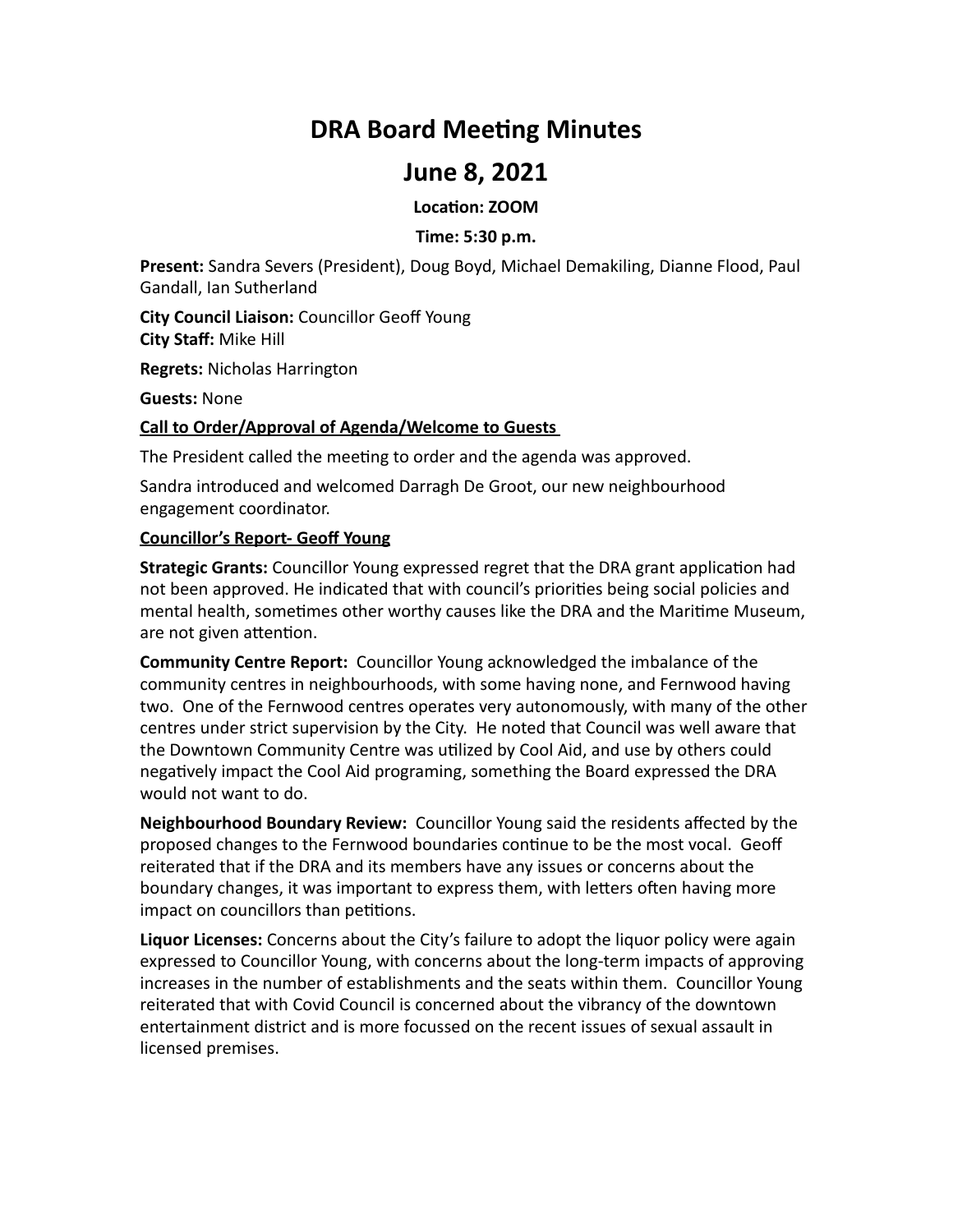**Statistics on Downtown Activities:** Councillor Young advised that the City had recently gathered statistics on various downtown activities and agreed to provide them to the DRA when they are publicly available.

# **Downtown Update - Mike Hill**

#### **Report attached.**

**Neighbourhood Boundary Review:** Board members expressed concerns about the consultation process, and inquired about a post-review de-brief. Mike advised that a debrief was not planned and for that to happen, a request would need to be made.

# **Business Arising from the April Minutes: None**

# **President's Report - Sandra Severs**

#### **Report attached.**

Sandra advised the Executive has been meeting with Darragh to orient her and get started on some of the issues and matters in the strategic plan. Darragh advised that she was setting up some simple spreadsheets to keep track of the metrics, which are important to track our progress. The Executive and Darragh will continue those efforts and report to the Board.

# **Standing Committee Reports**

- Urban Ecology and Agriculture Committee: Report attached. Michael reported that the YSG looks forward to co-hosting a Pride Week event with the DRA, scheduled tentatively for July 4. Michael and Darragh will work together on the event, including some video and still photography.
- **Communications and Membership Committee: Report attached.** Doug reported on progress on the new website with a go-live targeted for midsummer, but additional work is required that was not covered by the original contract. The Board approved an additional amount of \$1,250 to cover that additional work.
- Land Use Committee: Report attached. Discussion about the Starlight development and the City's on-going approval of OCP exceptions and the failure to obtain appropriate amenity contributions from developers. This has led to Victoria being seen as a place where developers can make high returns, with little cost. Ian and Dianne will work on a "Call to Action" piece for the newsletter and possibly an opinion piece for the TC, social media and others.
- **Governance Committee:** Report attached.
- **Community Engagement Committee:** Report attached.
- **Urban Livability Committee:** Report attached

# **External Meeting Reports**

**Victoria Community Association Network (VCAN):** The City's proposal to delegate re-zoning approvals for social housing to staff and eliminating public consultation is of significant concern. The lack of transparency and the failure of the elected officials to play their proper role are both major issues. The City's rationale  $-$  time saving – could be better addressed by improving internal City review processes,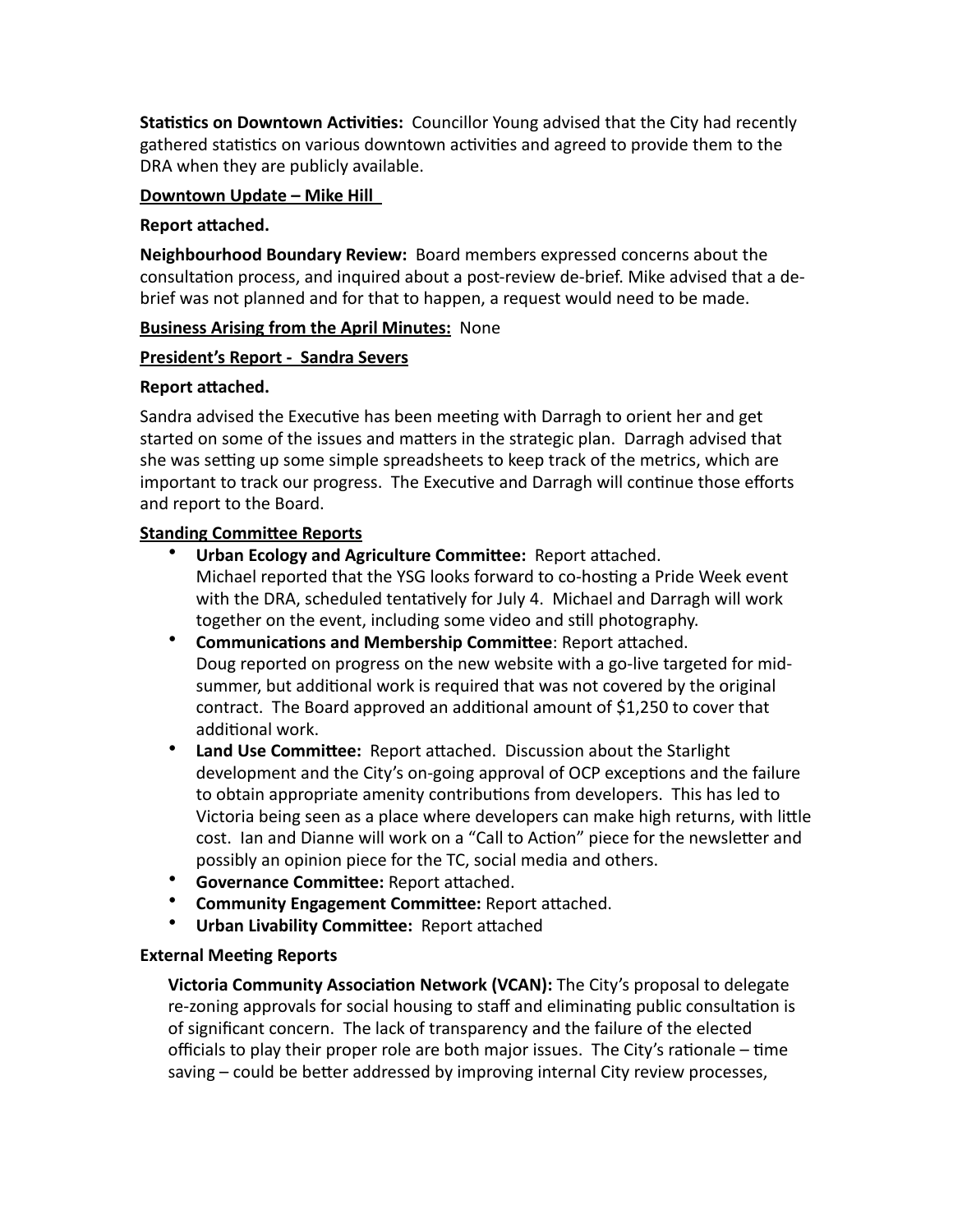given the public consultation actually takes only a very short time in the whole process. 

Late Night Advisory Committee (LNAC): No report (The Committee has been suspended indefinitely due to the impact of Covid-19 on reducing late night activities.) 

# **New Business:** None

This segment of the meeting concluded at 6:45 p.m. and Councillor Young and Mike Hill left the meeting.

# **Planning and Discussion – Board members only**

**Proposed neighbourhood boundary changes**: Sandra and Ian continue to work on this including how best to ensure appropriate funding comes with the additional responsibilities, especially with regard to land use issues. Concerns were re-iterated about the City's failure to follow proper consultation processes.

Meeting adjourned at 7:15 p.m.

Next meeting: Tuesday, July 13, 2021 at 5:30 p.m.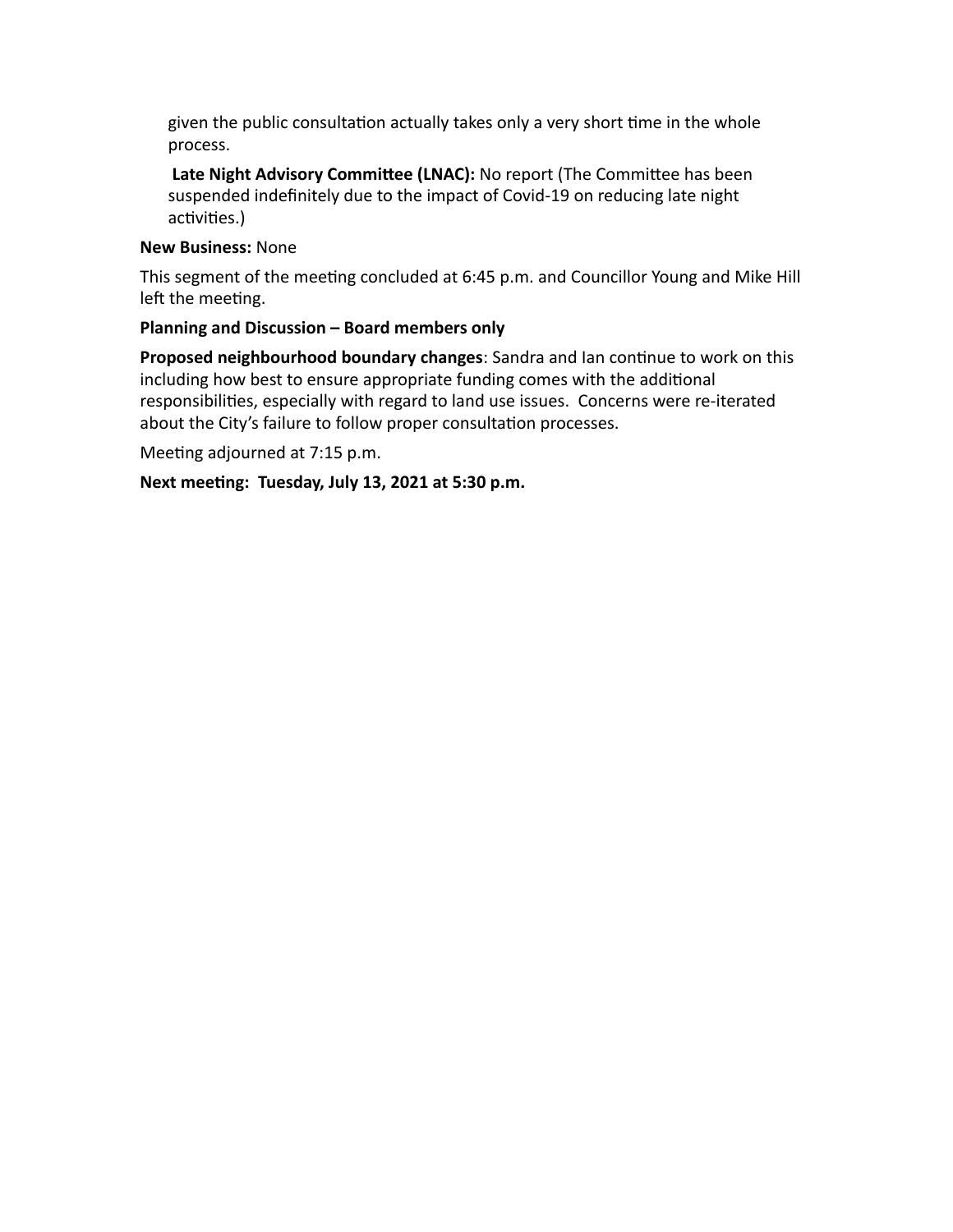# **Executive Committee Report –June 2021**

# **Community Engagement Committee**

With the resignation of Dale Dearing as Chair of the Community Engagement Committee, the Executive has responded by picking up the work under that portfolio. Dianne has taken over as Chair of the committee until further capacity has been built in the committee and on the Board. Doug is working with Emily, the website designer, to finish up the revised website.

# **Physical presence in the Downtown**

We have had conversations with the Manhattan on Yates Street. Their building contains a street level space designated for community use which is currently empty. Despite some hopeful moments, our efforts to reach agreement on a reasonable price have not been successful. We have also visited KWENCH on Store Street and had a tour of their property. If our northern boundary changes, we will look at this option in more depth. Update: No further movement on this issue.

# **Boundary Conversation:**

The deadline for responding to the City's on-line survey has been extended to June  $18<sup>th</sup>$ following which, results are to be sent to the Neighbourhood Associations for review and response. A review of current on-line comments on the City's Engage page shows that the major concerns around the proposed boundary changes have to do with the proposals to alter the boundaries of Fernwood, North Park and Oaklands. There is some concern that the proposed extension of the boundary of the Downtown to include the land to Bay Street will change the terms of the agreement with BC Housing and Burnside-Gorge to not increase the amount of supportive housing in the neighbourhood. A further comment expressed concern that the work to create a BIA in the industrial area south of Bay Street might be lost.

# Hiring of the Coordinator position:

Darragh de Groot, our Neighbourhood Engagement Coordinator, began work on May 25<sup>th</sup> and much of the work of the Executive has been focused on orienting Darragh and setting goals for the length of the contract.

**900 Block Pandora/DSP Committee:** Sandra is monitoring the minutes of both committees at this moment. Residents have moved into the Caledonia Tiny Homes project at RAP. A mural has been painted on the outside of the shipping containers improving the look of the community. Between March and mid-May, 229 individuals were moved from parks/camps into Our Place Society, Cool Aid and Pacifica housing/shelters sites. 10-12 organizations supported the move (transportation, packing, etc.). BC Housing has made a commitment to not reduce resources. As the Arena and the Travelodge will be closing this year, a team is working on supporting folks staying there to find alternate shelter/housing resources.

# *Us and Them* **film presentation:**

The ZOOM presentation of film-maker Krista Loughlin's film *Us and Them* is in its final stages of planning. We expect a date to be set this week once the final details have been confirmed.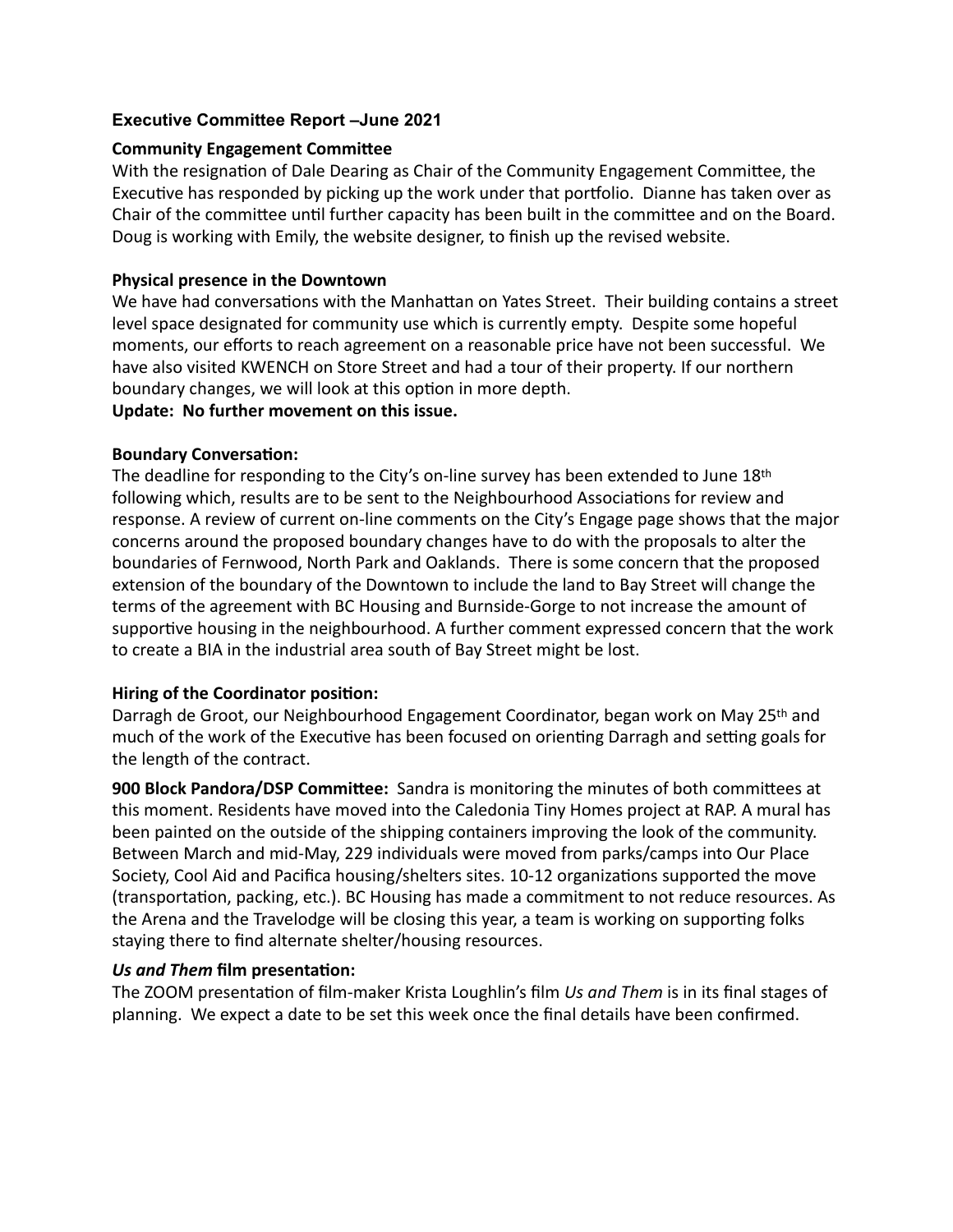# Urban Ecology and Agriculture Committee Report June 2021

# **Introduction**

It has been a busy month for the Yates Street Community Garden (YSCG), as many gardeners have been busy tending to their garden. The YSCG hosted its first event of the year as a distribution site for the Get Growing, Victoria! We had the opportunity to connect with many residents in the Downtown area and other neighbourhoods within the Greater Victoria area.

# Updates - YSCG

- Get Growing! Victoria Event May 30, 2021
	- The Victoria Downtown Residents Association (DRA) had a table at the event to show support for the event and have the opportunity to connect with the residents. In addition, we held a draw for a gift certificate. We had a total of 21 ballots from the event.
	- Among our conversations with the residents, we have found out the following:
		- Many of the new residents we met recently moved to Victoria during the pandemic from other provinces, particularly from Ontario.
		- Those that came from other neighbourhoods did not realize there was a community garden in Downtown Victoria. They were pleasantly surprised and are happy that there is space dedicated to a public green space.
		- We received positive feedback from those that attended, knowing that there is a DRA to represent the residents in the Downtown area.
	- As part of the committee's efforts to gather information about current and future events, the committee is working with the DRA's Engagement coordinator. For more information, please see the Appendix section. Note, this is a starting point. There is some information that was missed at the event and will be entered at a later date.
- Next event: Pollinator Week (June 21-27)
	- $\circ$  YSCG will be celebrating Pollinator Week this month at the garden, June 21 27. Lora from Pollinator Partnership and the Youth team have been busy making posters and brochures that will educate the community on the importance of pollinators and providing pollinator habitat. In addition, the group will be planting a pollinator garden this month on the boulevard beside the garden, just outside of Gallery hair salon on Yates Street. To celebrate, YSCG will be having an open garden event the weekend of June  $26 - 27$ . The Pollinator Partnership youth team will be there, and we plan to have some pollinator education material, plants to give away, and activities to participate in. Community members are welcome to stop by the garden, check out the apiary and learn about pollinators.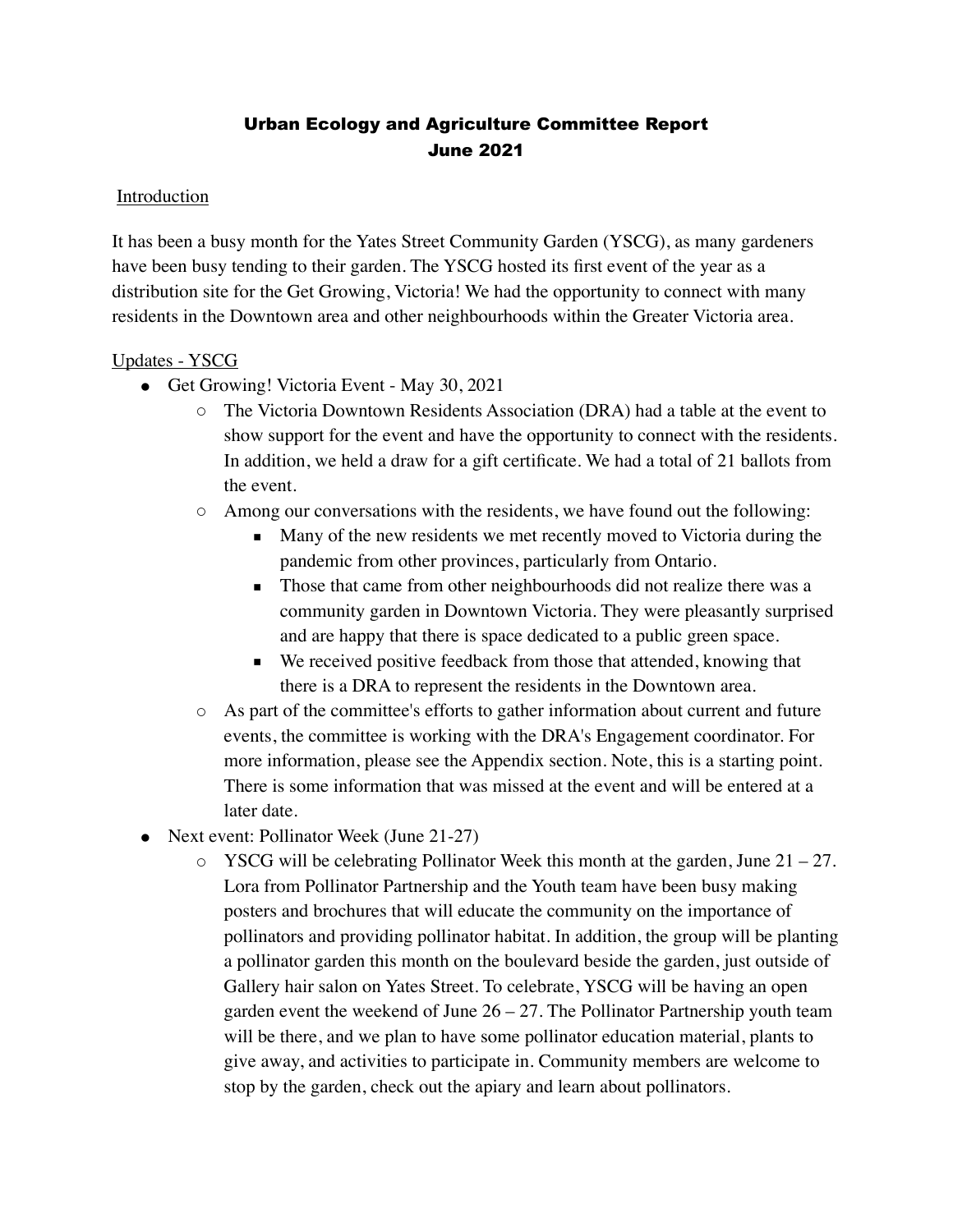- Celebrating Pride Month
	- $\circ$  To celebrate the diversity of residents in the downtown area, the YSCG will be celebrating Pride. Michael will be consulting with the YSCG Steering Committee on how they would like to approach Pride. Some ideas include making a permanent mark in the garden (for example, a rainbow painting in the garden like the painted rainbow crosswalk in Downtown Victoria) and decorating the garden with an invitation to DRA and garden members to come to visit the garden (open house style) during the Victoria Pride Week (June 28 - July 04).
- Seed library project
	- The YSCG will be installing a seed library at the front of the garden that will provide downtown residents with the opportunity to collect and distribute a variety of seeds. By saving and sharing, we protect and promote diversity in the downtown area and surrounding neighbourhood.

# Discussion.

- DRA Physical Presence
	- A conversation that started at one of the YSCG committee meetings about the popularity of "office pods.'' One of the YSCG steering committee members suggested having an "office pod" built at the YSCG to have a physical presence for the DRA. Some of the preliminary ideas for the use of the "office pod" include a space for DRA meetings, space to engage with residents, and local community events. Michael can do further research and can approach West Coast Container Homes, a local company in the Fernwood neighbourhood, for information gathering, as a first step.
- Urban Ecology and Agriculture Committee Goals
	- The committee chair and the Engagement Coordinator have met and developed strategic goals and objectives. The committee's goals and objectives will be included in the next report (July) in the appendix section.

# Conclusion

As the number of covid-19 cases decreases on Vancouver Island, there is a greater sense of enthusiasm in reconnecting with others in the community. We have seen that same enthusiasm in the garden, motivating the YSCG to be more involved with the community through events and workshops. There is a lot to look forward to in the next few months as we approach the summer, and the committee is committed to ensuring that the DRA continues to promote nature in Downtown Victoria.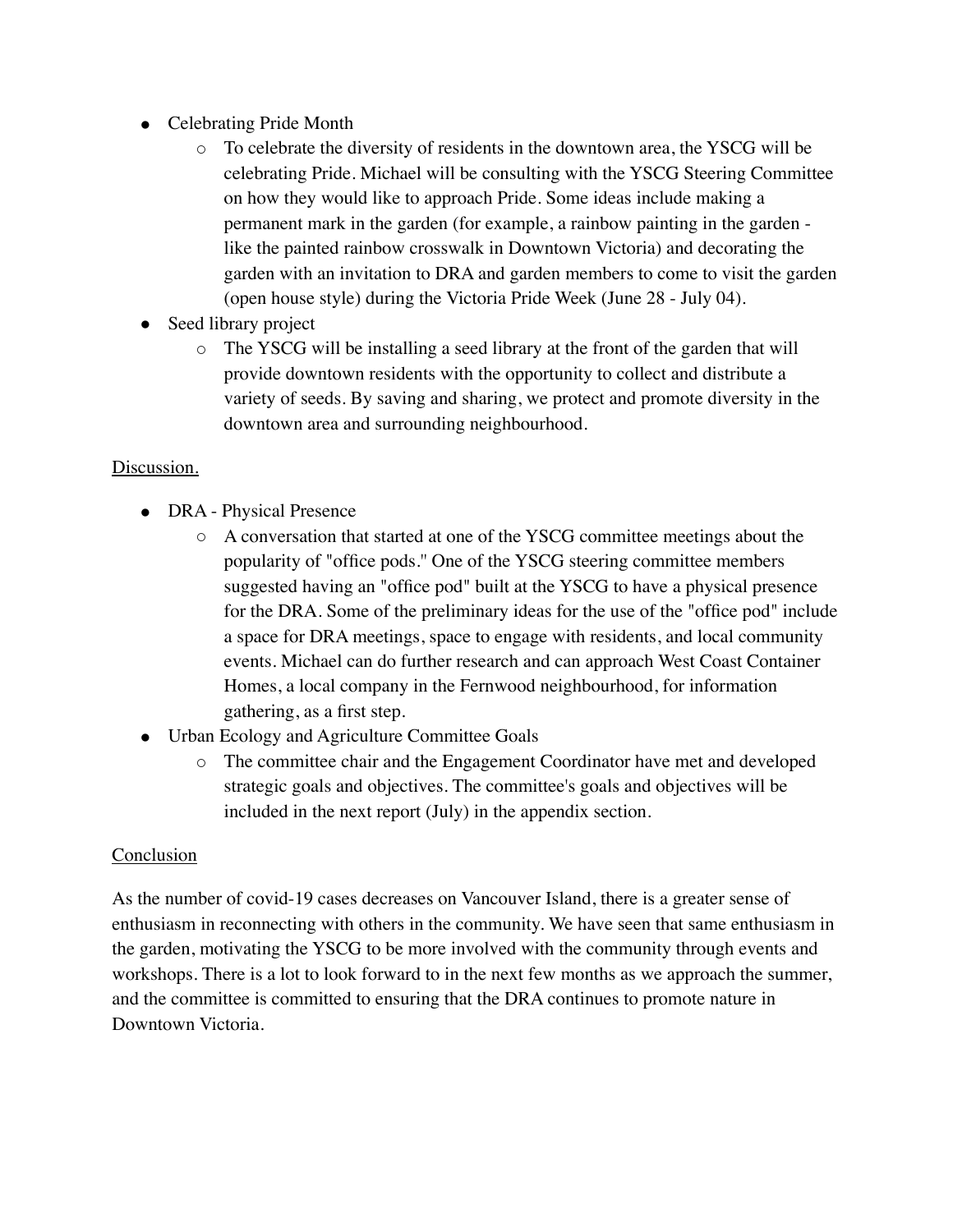# Appendix

# **Event Overview**

| Who   | Yates Street Community Garden & The City of Victoria "Get<br>Growing, Victoria!" Project                                                                                                                                                                                                             |
|-------|------------------------------------------------------------------------------------------------------------------------------------------------------------------------------------------------------------------------------------------------------------------------------------------------------|
| What  | Yates Street Community Garden is one of several locations that will<br>distribute food seedlings to residents.                                                                                                                                                                                       |
|       | Get Growing Victoria! Provides food seedlings and garden materials to<br>citizens in need, including people disproportionally impacted by the<br>ongoing pandemic. The seedlings are grown in the City's nursery in Beacon<br>Hill Park and distributed in partnership with community organizations. |
| Where | <b>Yates Street Community Garden</b>                                                                                                                                                                                                                                                                 |
| When  | Sunday, May 30, 9:00 AM – 2:00, pre-registration with the City of Victoria.                                                                                                                                                                                                                          |

# **Project Details**

# Project Goals

**1.** (Briefly Identify 3 primary goals of the project – this helps to ensure that when you are participating in a project, it aligns with the organizations general goals)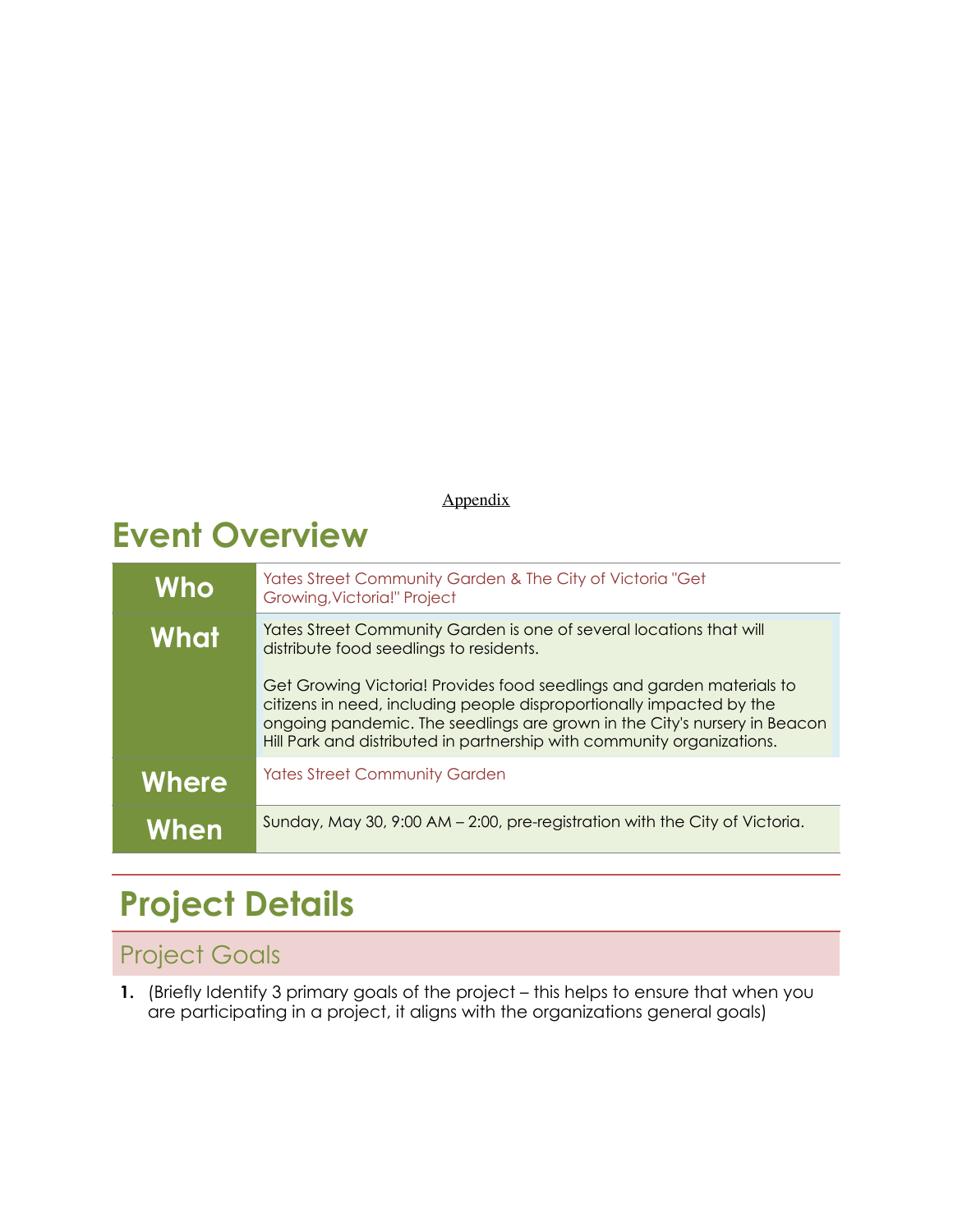# Key Performance Measures – Evaluation Methods of Success

- Attendance Numbers (list here what goals this measure indicates)
- Number of plants distributed.
- Number of newsletter Signups
- Number of Community Partners

# Project Targets & Justifications

| <b>Performance Measure</b>          | <b>Target</b> | <b>Actual</b> | <b>Details</b>                               |
|-------------------------------------|---------------|---------------|----------------------------------------------|
| Attendance Number                   | NA            |               |                                              |
| Number of plants distributed        | <b>NA</b>     |               |                                              |
| Number of newsletters sign up       | <b>NA</b>     | 21            |                                              |
| Number of Volunteers                | <b>NA</b>     |               |                                              |
| <b>Number of Community Partners</b> | <b>NA</b>     | 3             | (Yates Street Garden, City of Victoria, DRA) |

# **What was Successful?**

- The Organization of the event in tandem between the City of Victoria & the Yates Street Garden.
- The layout and flow of the space, in adherences to Covid-19 Goals.
- The number of volunteers there to assist & distribute seedlings.
- Many appeared happy and thankful for the seedlings. They were excited to get their gardens started and to grow their food source.
- The compost available to citizens was ass successful and as appreciated as the seedlings themselves. Many brought numerous large buckets to fill with compost to use in their homes.
- Free seeds! People appreciated the extra seeds and the extra giveaway, especially loving lavender seeds, flower seeds.
- Weekend distribution there were not many organizations that offered a weekend date for the pickup of seedlings. However, one person thanked the Organization for hosting on the weekend.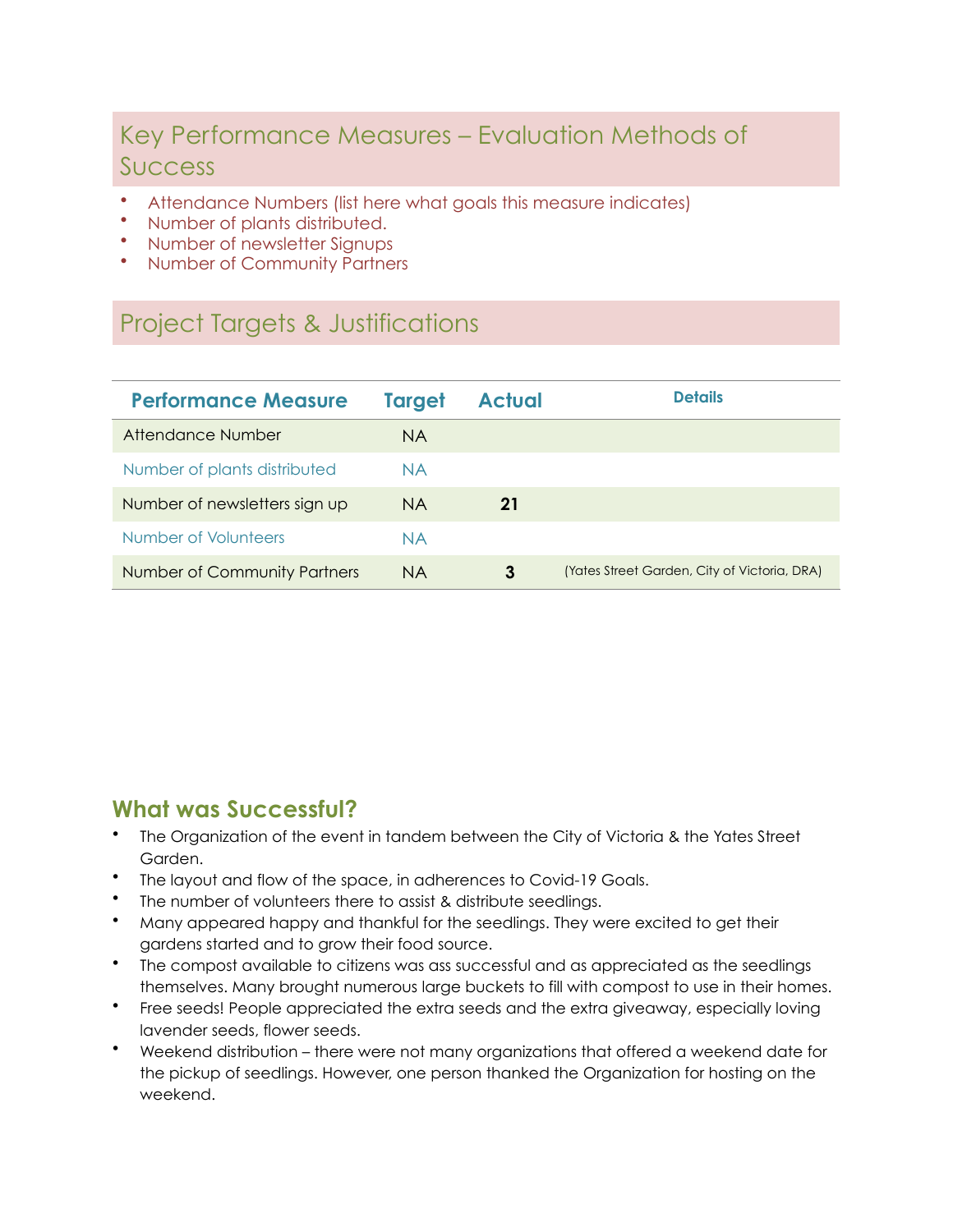- Favourite plants were tomatoes! Less interested in the squash and the Char.
- Many families and friends came to the event together to pick up seedlings and compost. (Including children).

# **Suggested Improvements for next event.**

- Yates Street Garden or DRA Tables Cloths and stand-up banner
- Engagement for children or families A colouring sheet to take home.
- A photo wall to get a picture with your plant.
- Music for placemaking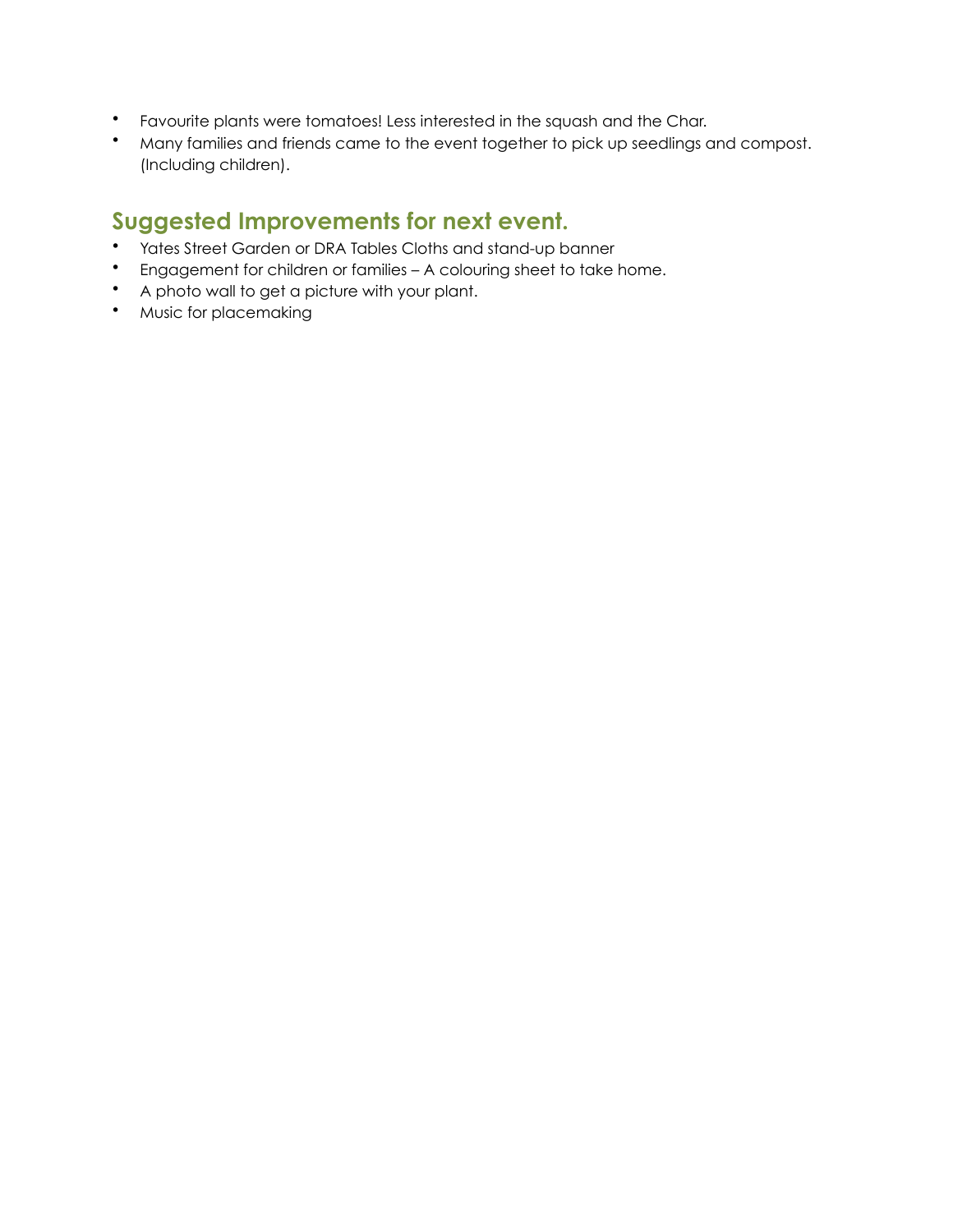# **Communications and Membership Committee Report – May 2021**

Update on Committee activities:

- **• Newsletter:**
	- o The May newsletter was issued on May 16. Statistics from Mail Chimp indicate that it was opened by 44.7% of subscribers, lower than average of 46.8%. The items most frequently clicked on were the photos of old Victoria, and the neighbourhood boundaries map.
	- o I intend to put together a newsletter in mid-June and welcome contributions form Board members.

# **• Tea Party**

- o An email invite was sent to subscribers on May 13 to promote our Tea Party event and a reminder was sent on May 26. Open rates were 46.5%/36.9% respectively.
- **• Web site**
	- o The Executive decided to transfer the project to develop a new website to the CMC, given the changes in the CEC and its workload on other projects. I have been communicating regularly with Emily Armstrong of Starling Memory Creative, who the DRA retained for this project, to advance this project, with an intended completion within a 1-2 month time frame.
	- o Some major work remains, including migrating LUC letters to Mayor and Council from the existing to the new site. I am therefore requesting an additional budget of \$1250 to fund completion in a timely manner. The website project cannot be completed within the original budget due primarily to unforeseen issues with migrating existing website content to the new website.

# • **Other**

**o** 3 new members and 1 renewal since the last report.

Submitted by Doug Boyd Chair, Communications and Membership Committee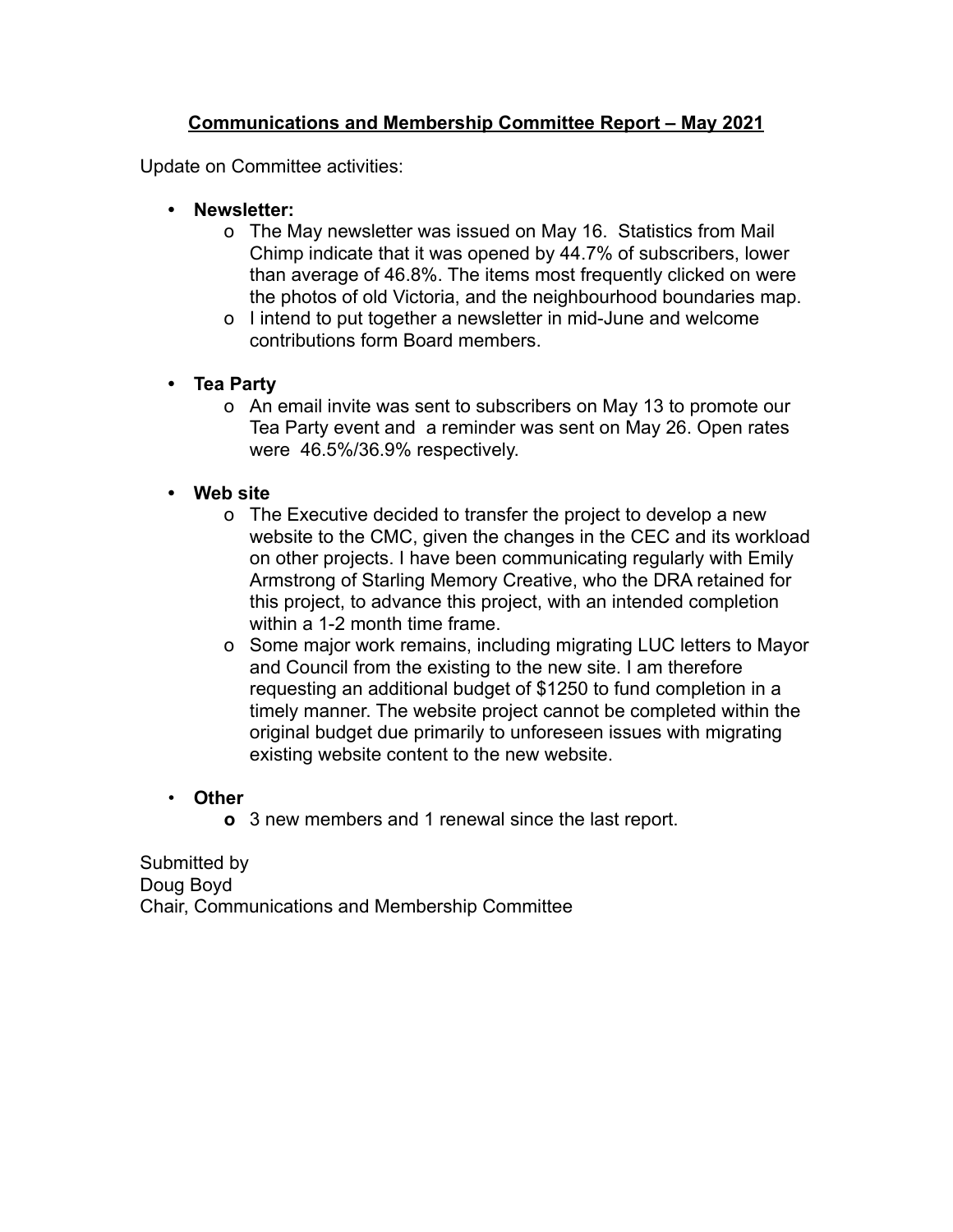# **2021 JUNE Project List for Board Meeting DRA Land Use Committee 04 JUNE 2021**

City of Victoria Development Tracker: https://tender.victoria.ca/webapps/ourcity/prospero/search.aspx

#### **LUC: Current**

- 1. 1205 Quadra Starlight Rezoning and OCP Amendment for two sites on the south side of Yates between Quadra & Cook: 1.35 hectare full 900-block Yates and the 0.63 hectare eastern half of the 1000-block Yates, 1045 Yates. FSR 6.0. Proposal includes: 5-storey podium with 27, 28, 28 and 32 storey towers with a 6:1 FSR. Revised plans posted 10 Mar 2021. Status: Staff Review of Revised Plans 10 Mar 2021. The opportunity for Public Comment is open on the Development Tracker from 25 May – 25 Jun 2021.
- 2. 611 Chatham St Nicola Wealth Real Estate Development Permit with Variances for proposed 5-floor, 274-unit market rental residential with ground floor commercial on 1.5 acres over 9 lots facing Chatham, Herald and Government Sts. Variance for height requested from 15m to 21.07m for Herald St and 16.18m for Chatham with a density of 3.0:1. LUC members met with David Fawley and Guadalupe Font of Denciti Devt Corp (applicant's reps from Van) on 12 Aug 2020 to discuss the project. LUC letter submitted to City on 30 Nov 2020. Went to ADP on 27 Jan 2021. Panelists voiced a number of concerns and resulted in the approval of the motion to support with consideration of 10 items listed. Went to Heritage Advisory Design Panel on 09 Feb 2021 and panelists also had similar concerns regarding a number of aspects of the proposal. Revised Plans Received on 14 May 2021 and under Staff Review 18 May 2021. Status: Approved at CotW on 03 Jun 2021 with amendments. Should expect some refinements to plans before going to Public Comment.
- 3. 1620 Blanshard, Gateway Green Tri-Eagle & Jawl Residential Temporary Use Permit to demolish the two-storey commercial building and provide 62 surface parking spaces. Staff recommendation to decline the TUP. On 14 Nov 2019 CotW approved that subject to the amendment of the Master Devt Agreement to allow for a temporary surface parking lot, after giving notice and allowing for public comment at Council meeting, to permit TUP (expires in 2 years of date of resolution). Applicant also to consider working with staff to use site for temporary modular housing. Status: In May 2021 the building on the site was demolished and the property is now fenced off. No other applications or notices have been filed or sent regarding the future of this lot.
- 4. 767 Douglas, Apex Site Telus w Aryze Rezoning for an OCP amendment for density as well as a Rezoning for density and a Development Permit with Variances for height and setbacks. Proposal for a 12-storey (53.21m) office building with ground floor commercial with an FSR of 5.2:1 (previously 5.47:1), 116 compliant parking stalls  $+$  10 non-compliant (205 required) & 100 Class 1 (87 req) + 42 Class 2 (39 req) bike parking spots. CALUC letter dated 26 Feb 2021 submitted to City and Applicant. Approved on 01 Apr 2021 to move to Public Hearing. Status: Staff Review of Revised Plans as of 01 Jun 2021. Only minor changes made to latest version. The applicant has not been in contact with the DRA LUC in any substantial way since the pre-application site meeting 04 Aug 2020.
- 5. 1124 Vancouver J. Gordon Enterprises Revised plans submitted 18 Mar 2021. Overview: 6-storey with 1 level U/G parking, 163 units, 3.57 FSR, 45 parking spots, 188 bike spots with no ground floor commercial. This project no longer includes affordable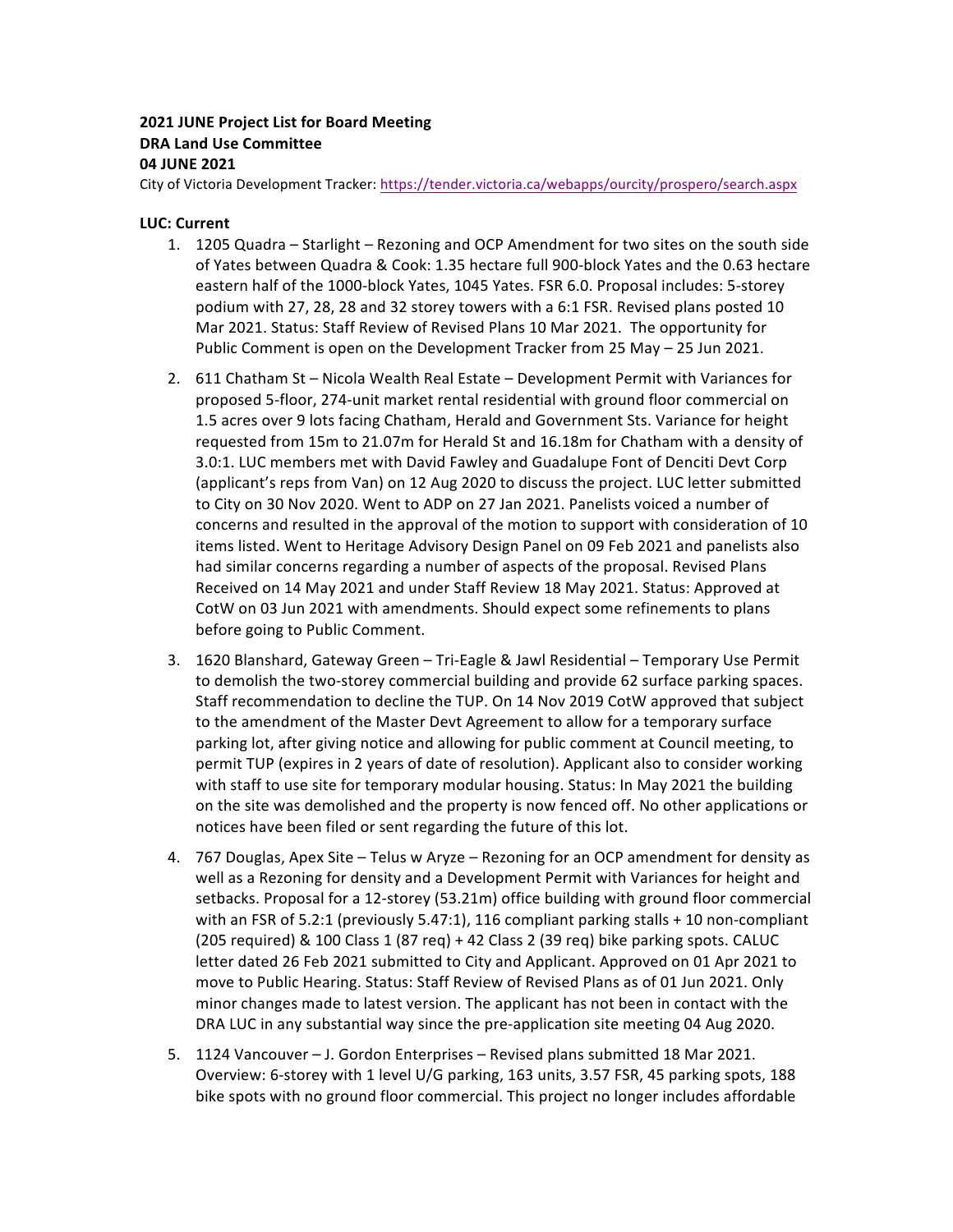housing. History: After two CALUC meetings, a number of substantial issues and concerns remain unresolved and the information provided to the public has been incomplete and in some cases incorrect. Two CALUC letters sent 23 Jan 2020. Reviewed and declined by ADP on 26 Feb 2020. Status: The applicant provided a letter with comprehensive information not addressed during previous CALUC meetings and responds to ADP and Planning Staff feedback. The letter is posted for public review on the Devt Tracker. Alternative CALUC process for public comment closed 30 May 2021.

- 6. 568 Yates Jima Cannabis Rezoning application to allow for the use of Storefront Cannabis Retailer and remove the use of Storefront Cannabis Retailer at 546 Yates. Status: Application Review by City completed and With Applicant 09 Apr 2021. Notified 07 May 2021 that application was filed with no deadline for comment. No notice sent from the City re going to CotW. Letter sent 25 May 2021. Approved to go to Public Hearing by CotW on 27 May 2021.
- 7. 1244 Wharf St, McQuade's Building Robert Fung & Cascadia Architects. Rezoning application to allow for hotel use. No additional storeys being requested. Heritage designated building. Will apply for Tax Incentive Program (TIP). Includes substantial rehabilitation of the site through the preservation, rehabilitation and restoration of exterior and extensive reno of interior. Letter submitted to City on 28 Sept 2020. Staff Review of Revised Plans completed 04 Jan 2021 and Application Review by City completed 08 Mar 2021. Status: Approved at Public Hearing 27 May 2021.
- 8. 836 Yates, Yates Centre Coronet Ventures Application for a DP with Variance + Heritage Alteration Permit with Variance to install a new fence and gate. Was scheduled for review by HAPL 09 Mar 2021 but was postponed. Note: we should consider that this application will effectively remove the mid-block walkway that was presented as part of the application for Chard's development at 848 Yates St. Status: DPV under Review by City 01 Apr 2021 + HAPV Application Review by City as of 16 Mar 2021. Letter sent on 20 May 2021.
- 9. 1150 Douglas Seed & Stone Input on a provincial licence application for a cannabis retail store at 1150 Douglas St. Another letter echoing the concerns we raised at the Rezoning was sent 20 April 2021. Status: Approved at CotW 20 May 2021.
- 10. #63-560 Johnson Street Whistle Buoy Brewery Application for structural change to a Manufacturers Licence with existing hours of licensed service from 11am to 11pm Monday to Wednesday and 11am to 12am Thursday to Sunday. Change is for increased occupancy of 55 people total (36 on the exterior patio and 19 in the interior space) taking the existing occupant load of 112 people to a total of 167 people with no change in hours. Letter generally supporting submitted to City 01 Apr 2021. Status: Status: Approved by Council 20 May 2021.
- 11. #27-560 Johnson Application for a NEW Liquor Primary at Market Square for Artemis Whisky Bar with licensed service 11am-11pm Mon-Thurs, 11am-12am Fri & Sat and 11am-10pm Sun with a total occupant load of 110 people. The CRU faces onto Store St. "Request for patio to be considered in summer if in compliance with the regulations." Letter of general support sent 19 April 2021. Status: Approved by Council 20 May 2021.
- 12. 510 Pandora Ave UVic /Swans Pub– Notice of application to Liquor and Cannabis Regulation Branch for a structural change to a liquor primary licence to increase the occupant load from 171 to 282 people with no adjustment to the existing hours of 9:00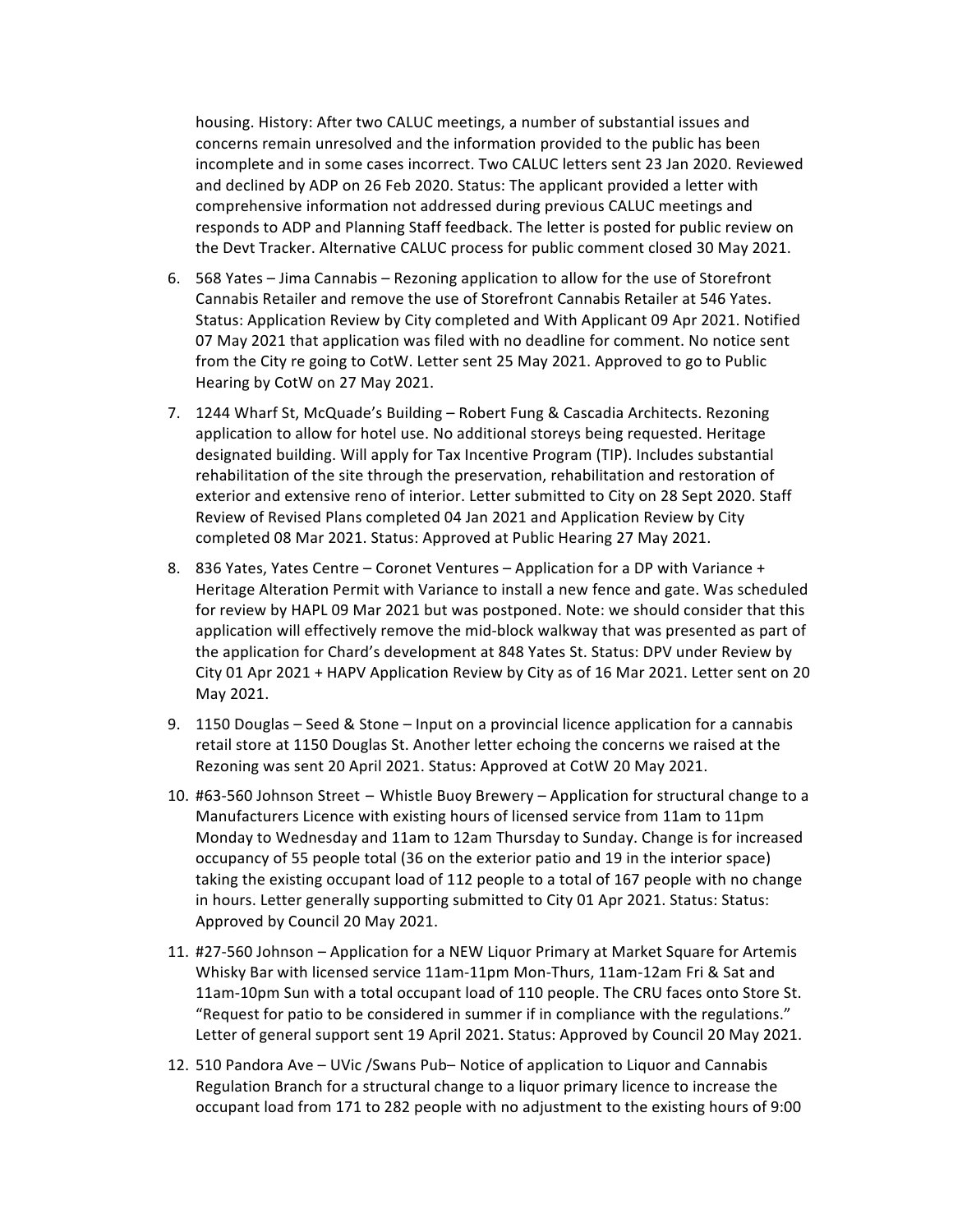am  $-$  2:00 am daily. CALUC letter submitted 19 Jan 21. Status: Status: Approved by Council 20 May 2021.

- 13. 975 Pandora (1468 Vancouver), Seventh Adventist Church Townline Rezoning and BP for 121 residential rental units in 4-storey podium and 15-storey tower at 5.46:1 FSR with ground floor commercial. Vehicle parking at 118 meets requirements and bike parking exceeds requirements at 240. There are also 125 storage lockers. CALUC letter submitted Mar 2019 based on 2018 submission. Project went to ADP 25 Nov 2020. Revised plans posted to the Devt Tracker 12 Mar 2021. Staff Report Prepared 22 Apr 2021. No new LUC letter will be submitted at this time. Status: Approved for Public Hearing by Council 20 May 2021.
- 14. 1221 Blanshard (Capital 6) Jawl Properties with D'Ambrosio Pre-submission meeting with CALUC members took place on 19 May 2021.
- 15. 440 Swift CRAFT Beer Market Heritage Alteration Permit with Variances application to make exterior alterations to the heritage designated building at 440-450 Swift Street (formerly Canoe). Proposed changes to the property include enlarged window openings, construction of a new enclosed patio structure, a 1-storey addition and landscaping changes. Application Received and Under Review by City as of 19 April 2021 and went to HAPL on 11 May 2021. Staff expects plan revisions based on feedback from HAPL and Staff. DRA LUC will wait for new plans to comment.
- 16. 1314 Wharf St, Northern Junk Reliance Properties Rezoning for the redevelopment of existing heritage buildings and a residential with ground floor commercial, mixed use addition, concurrent Heritage Alteration with FSR 3.36. CALUC Letter submitted 10 Sept 2019. On 11 June 2020 CotW referred the application back to staff with the direction that the application adheres more to the heritage and old town guidelines. Revised Plans posted 19 Apr 2021. Status: Status: Approved for Public Hearing by Council on 13 May 2021. PH expected to be scheduled in about a month.
- 17. 714 Cormorant Street/Fairfield Block Tora Tiki Application for a NEW Liquor Primary Licence having hours of licenced service from 12 pm to 1 am daily with a total occupant load of 60 people. Letter outlining a number of concerns submitted to the City 30 Mar 2021. Status: Approved at CotW on 06 May 2021.
- 18. 937 View St Nelson Investments w/ de Hoog & Kierulf Development Permit with Variance to build an 19-storey (over the 10 storey permitted) 60.2 m (over the 30m permitted), 266 studio and 1 BR unit market rental tower with zero vehicle parking and 317 bikes spots on R48 land and located in Fort St Heritage Corridor. Proposed FSR 7.97. The applicant is not proposing to rezone away from the R48 zone but is requesting a height variance. Several setback variances are sought which negatively effect livability. Setbacks have been increased but not yet assessed by the DRA LUC. LUC Letter sent 2 Feb 2020 based on 2019 plan. Went to ADP on 24 Feb 2021. Did not support and noted several design issues. Status: New plans posted on 06 May 2021 and under Staff Review.
- 19. DCAP Review City Staff-led stakeholder engagement process. Ian has outlined many of the DRA LUC concerns regarding gaps and priorities. Draft DCAP Design Guidelines April 2021 circulated by staff on 13 April 2021. Feedback "will inform further refinements to the draft Design Guidelines before they are presented to Council". Public feedback closed 07 May 2021. Report to Council scheduled "Summer 2021".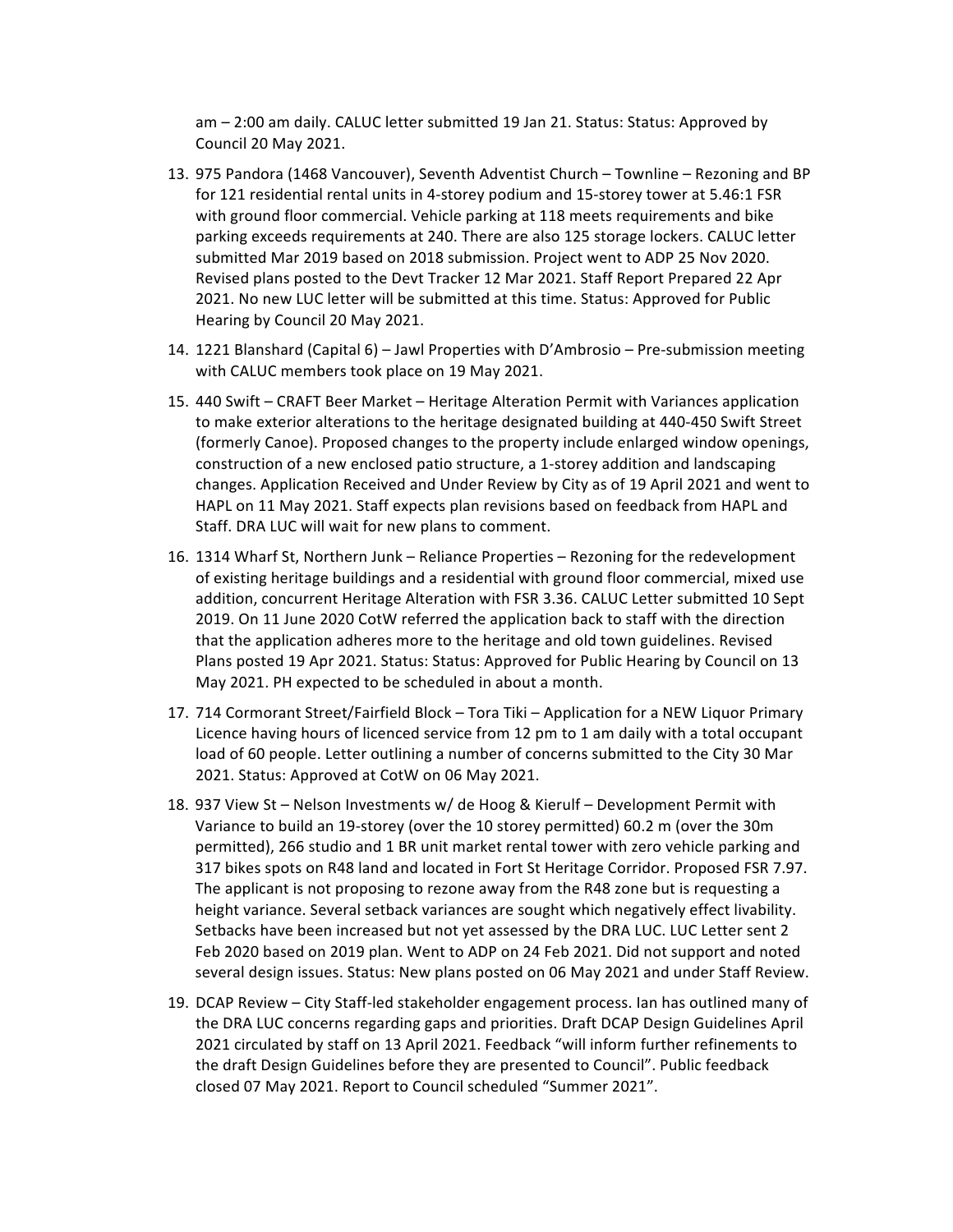- 20. 1150 Cook St, Pluto's Dan Robbins & Fraser McColl Development Permit with Variance for a 16-storey (47.57m) market rental building with an FSR of 7.78:1 which is over the 10-storey (30m) limit for R-48 zone and above 6:1 density in OCP. The proposal is for 129 residential units above ground floor commercial space, 41 parking spots, and 143 bike spots. LUC letter submitted 16 Sept 2020 based on previous plans as little has changed in the revisions. Resent letter to Mayor & Council on 06 Apr 2021 as not included in staff report. Status: Approved by Council at Statutory Hearing 08 Apr 2021.
- 21. 539 Fisgard St Salient Group Heritage Alteration Permit for 3 amalgamated buildings facing Fisgard and Fan Tan Alley and includes the back patio. Scope of work includes many components proposed. Status: Application Review by City as of 11 Mar 2021.
- 22. 1045 Yates St, Harris Chrysler (Phase 1) Starlight Development Permit with Variance concurrent with a Rezoning Application related to area of 4.9 acres over two sites. Proposal includes: 5-storey podium with 19 & 21 storey towers with a 6:1 FSR. Rental for 510 residential units, including 6 (3BDRM) townhouses and 436 onsite parking stalls & 654-bike parking. Advisory Design Panel declined to support on 13 Jan 2021. ADP comments and concerns include: More consideration of materiality and richness and variation in the towers. Repetitive nature and sameness of towers - looks like Vancouver. Breaking up of podium. Horizontal 'sameness'. Variety in podium height. Providing access to 'public' space amenity. The question was posed, "Tell me what is beautiful about this proposal? What will Victorians love about it?" A major concern was expressed that the panel was expected to vet the proposal against an attached 'Design Manual' that has been prepared by the applicant. ADP had not previously reviewed the manual nor had it been endorsed by Council. The Panel made a statement to the effect that they were not considering the manual and not vetting the application in relation to it. Revised plans submitted as of 11 Mar 2021. Status: To be scheduled for CotW.
- 23. 777 Broughton Development Variance Permit application to install signage in Old Town. Status: Application Submitted and under Review by City 01 Mar 2021.

#### **LUC: Ongoing and Active**

1. 1106 Blanshard St, Montrose Winter Garden Hotel - David Fullbrook with D'Ambrosio -Site Specific Zone and OCP amendment for Core Business area density. Proposal is to develop NW corner of Blanshard and Fort. Project proposes 20-storey tower Airbnbstyle hotel. Density requested 6.16:1 from 3.0:1 and requested height of 65.5m from 43.0m. The density calculation for this application is unconventional in that it will include the separate adjacent property to the north, The Montrose Building, which will be designated heritage but not seismically upgraded. The Montrose will be maintained with residential above small Commercial Retail Units (which are being renovated as vacancies arise). CALUC meeting held on 29 Jan 2020 at the Christ Church Cathedral Chapter Room. Revised plans submitted by the applicant and zoom meeting for CALUC members took place on 12 Nov 2020. Went to Advisory Design Panel on 13 Jan 2021. Went to Heritage Advisory Design Panel for the sole intention of reviewing application for recommendation for Heritage Designation for the Montrose Building on 09 Feb 2021. Panelists raised many concerns regarding the approach offered by the application. DRA CALUC letter submitted 31 Jan 2021. New Letter to Council posted on Devt Tracker 26 Jan 2021. Status: Staff Review of Revised Plans as of 20 Nov 2020.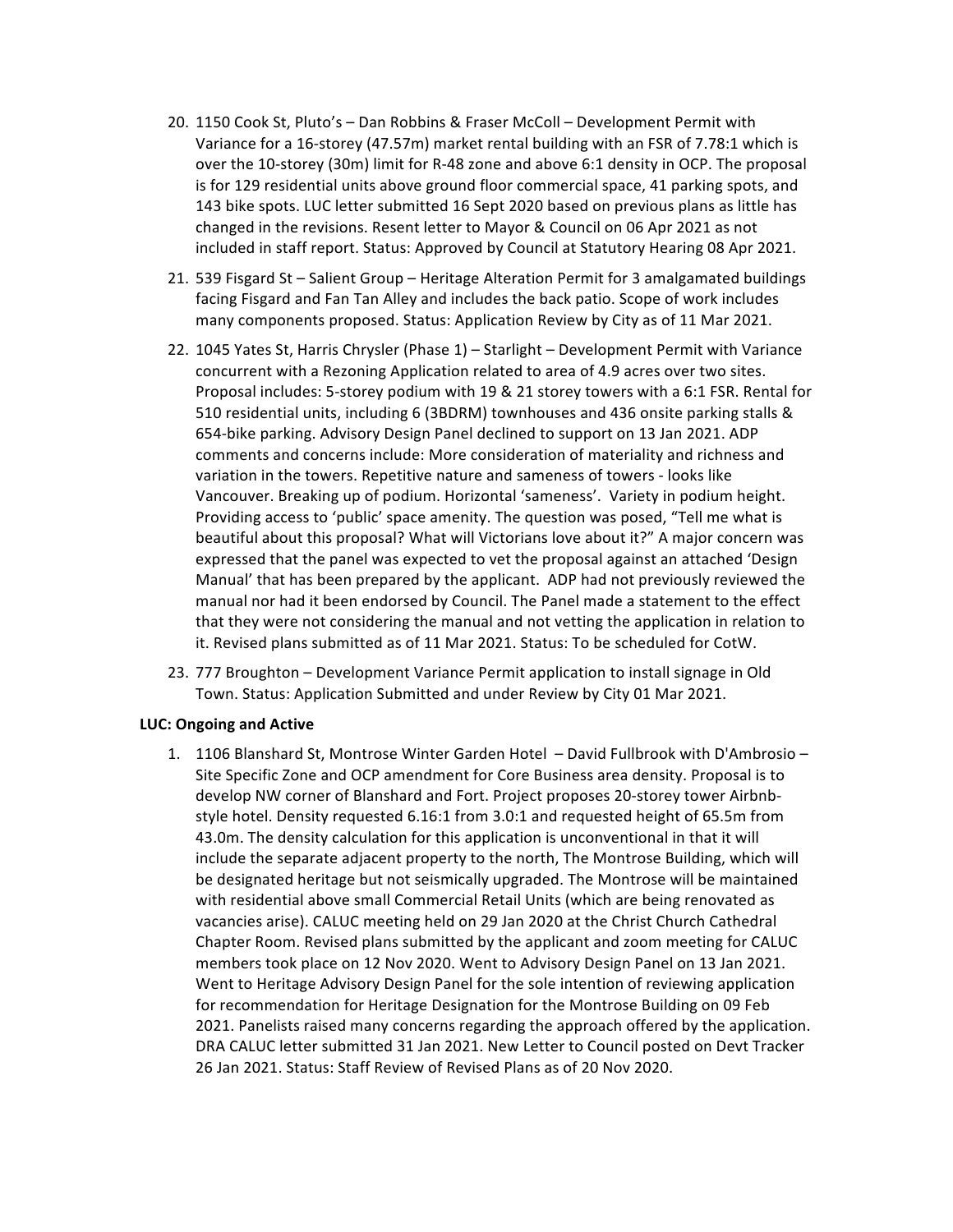- 2. 550 Pandora Chinese Freemasons Housing Society & M'akola Devt Services with architect Alan Lowe - Rezoning with an OCP Amendment (OCP Amendment not listed on the Devt Tracker) for a 5-storey, 36-unit affordable-housing rental apartment building with 2 ground-floor commercial retail units. Proposed 3.62 FSR above 3.0 permitted with height of 16.17m above 15m permitted. Proposal includes 44 Class 1 bike spots required but not the 6 Class 2. Creation of affordable housing units will be funded by BC Housing but operated by Chinese Freemasons Housing Society. Status: Staff Review of Revised Plans 11 Sept 2020. Pre-CALUC meeting held on 15 Oct 2020. CALUC letter to be written and sent. The 30-day opportunity for pubic comment opened on Devt Tracker on 07 Dec 2020. City notifications were not sent out in a timely manner to meet the deadline, so they sent out a revised notice and the deadline for public comment was extended to 22 Jan 2021. A member of the public started a petition against this proposal on 14 Jan 21 and has garnered +2300 signatures and counting. Status: Staff Review complete and now With Applicant as of 15 Jan 2021. CALUC letter to be written and sent.
- 3. 504 Herald, Herald St Brew Works Mike and Lee Spence Development Permit with Variance: Applicant seeking a permit to construct a rooftop patio with an occupancy of 99 additional liquor primary seats; bringing total occupancy to 277 from the previously approved 178. Anticipated use is not included in this application; only construction. Letter sent 20 May 2020. Status: Proceed to Council for Public Comment as of 21 May 2020. The Opportunity for Public Comment has been put on hold and will proceed with amendment request to Liquor License as of 16 Oct 2020.
- 4. 579-585 Johnson St Hartwig Industries w Studio 531 architects BP with Variance. Two different massing studies have been presented and both exceed the 15m maximum height permitted by the zone so applicant would seek a variance. Site meeting with CALUC took place on 10 Nov 2020. Project went to Heritage Advisory Panel 08 Dec 2020 to discuss two different massing proposals in addition to a Zoom meeting with City, Applicant and DRA reps on 02 Dec 2020 to review and discuss proposals. Many concerns were voiced regarding the approaches being offered and how they do/do not conform with Old Town guidelines and policies.
- 5. 535 Yates Five Star Permits Development Variance Permit application to vary the sign bylaw. The Sign By-Law for Old Town prohibits signage about the sill of the second storey of buildings. The intent is to avoid a proliferation of signs on the facades of historic buildings. 30-day notice period for comment ended 04 Nov 2020. Letter submitted 23 Oct 2020. Declined unanimously at CotW 27 Nov 2020.
- 6. 1010 Fort St Abstract Developments Rezoning for the development of a 13-storey building with ground floor commercial and 55 residential above with 7 vehicle parking and 97 bike parking spots. Proposed FSR 5.37. CALUC letter submitted 1 Oct 2019. Status: Council on 2 July 2020. Referred back to staff to work with the applicant for possible 6-storey condo that complies with city requirements (heritage, planning, etc) with request from Council to pay the \$250k to affordable housing fund (a commitment made re Bellewood Park project) before 31 Dec 2020 deadline.
- 7. 777 Herald, Hudson Place One Townline Development Variance Permit for a height variance from the previously approved plans. Note: This project was granted a 3m height variance in 2018. Construction of this building is nearing completion. Status: Application Received and Review by City 20 Feb 2020.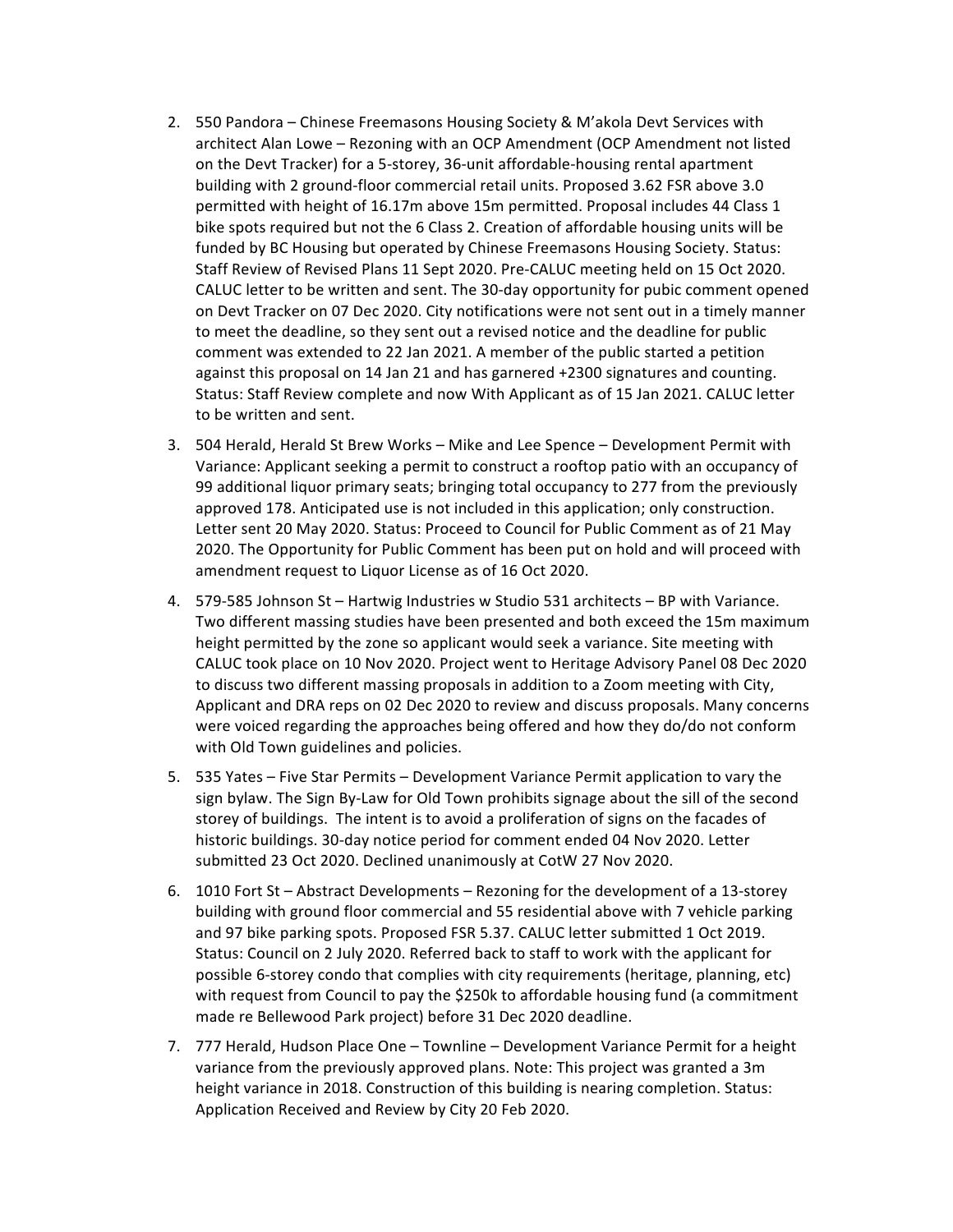- 8. 1312 Broad, Duck Block UVic Properties/Chard Rezoning, Development Permit and Heritage Alteration for 6-storey 139-unit hotel with ground floor commercial with FSR 4.0 (from 4.39). Includes an OCP amendment for a very significant increase in density offside of the Official Community Plan maximum densities for Old Town and best practices of Heritage Conservation. Status: On Thurs 06 Feb 2020, CotW voted to send this project to Public Hearing.
- 9. 700 Douglas, Bus Depot Bosa with James KM Cheng Rezoning to construct long-term rental with ground floor commercial. Status: With Applicant since 4 Oct 2019.
- 10. On 04 Jul 2019 at Committee of the Whole, Council unanimously passed the recommendation "That Council consider as part of the 2020 budget discussions the allocation of some new assessed revenue for parks and green space acquisition and amenities in neighbourhoods where development is occurring."
- 11. List of Community Amenities needed for Downtown Harris Green. Results from 2014 Town Hall Meeting were substantiated by comments on Social Media in 2020 outreach. Many other challenges and issues identified that were not related to amenities but have been noted. Will continue to collect and compile.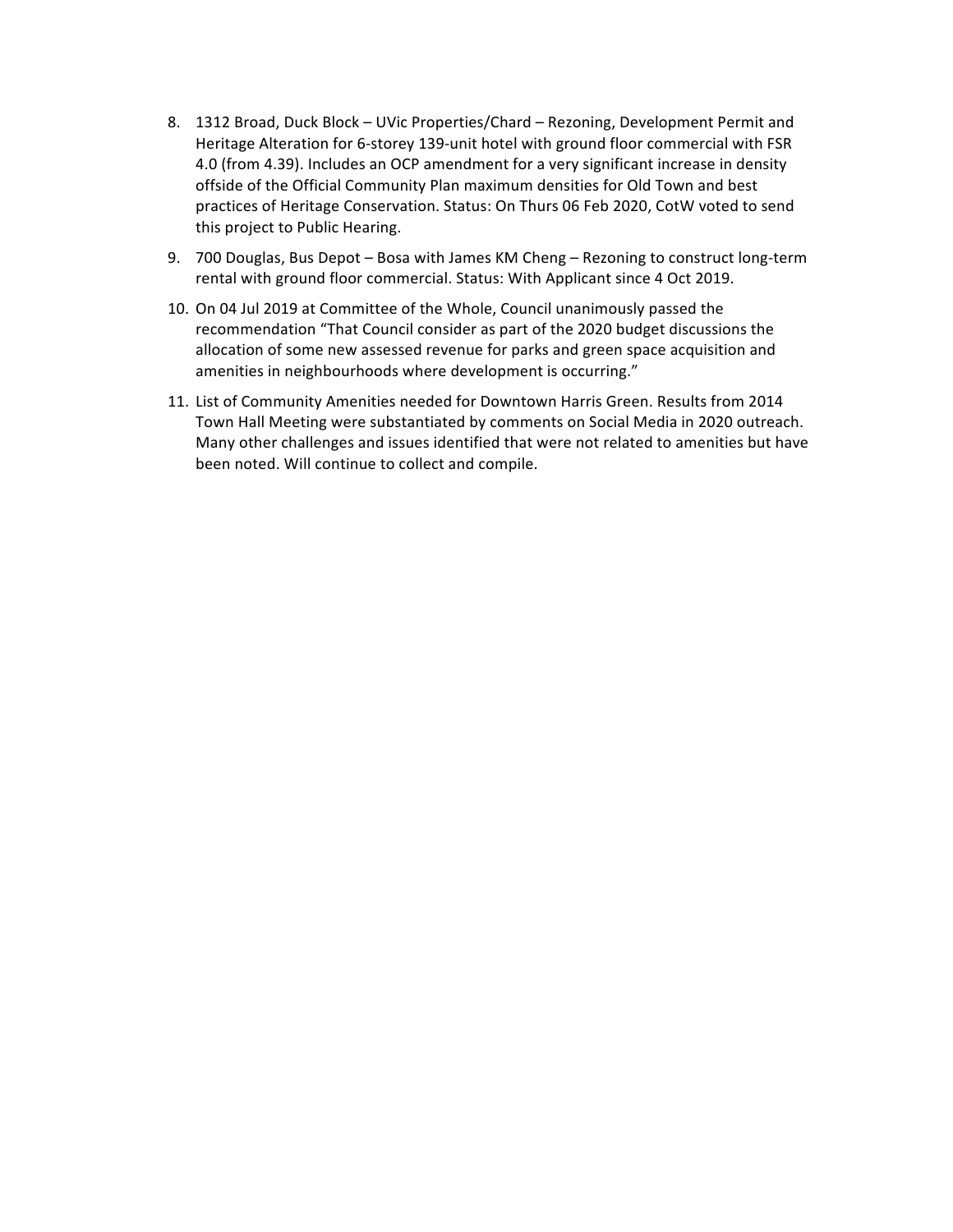# GOVERNANCE COMMITTEE REPORT

# June, 2021

The Committee is comprised of Dianne Flood, Chair, and Sandra Severs, Doug Boyd and Paul Gandall.

1. **The revised policies:** The new policies (Governance, Communications, Policy Making, AGM, and Succession Planning) are now all posted on the DRA website, under the Constitution and Bylaws.

2. **Building Board Diversity:** Preliminary outreach has been made with Cool Aid and the Threshold Society (which serves youth) about whether they might be able to identify residents who may be interested in joining our Board. Both organizations' contacts were very interested in the possibility and further discussions will be held. One challenge may be whether any of the Threshold Society buildings are within the existing or potential new DRA boundaries. Dianne will continue to explore these and other opportunities and also to develop an orientation protocol and package.

.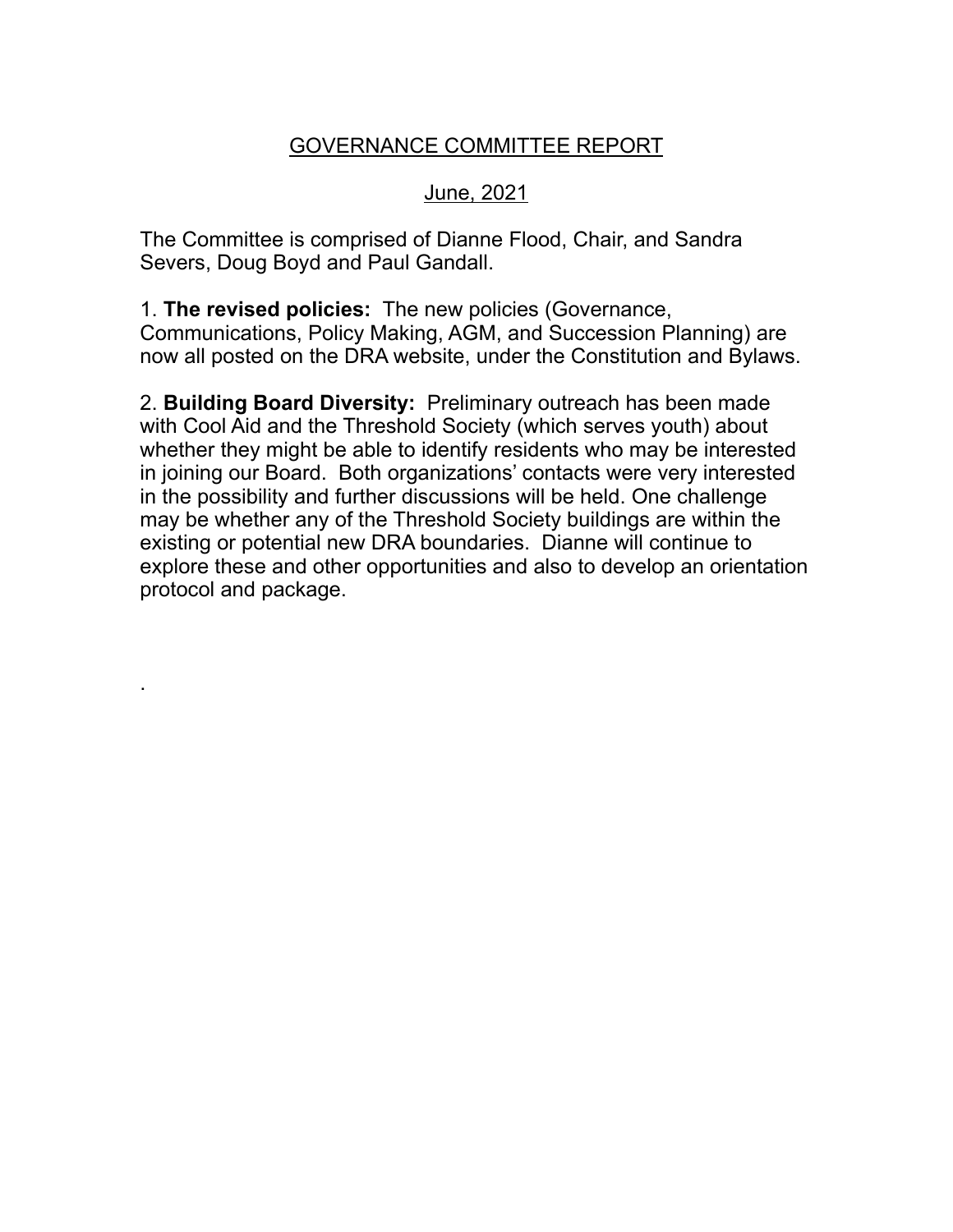# **COMMUNITY ENGAGEMENT COMMITTEE REPORT - JUNE, 2021**

With Dale resigning as Committee Chair due to work pressures, at the Board Executive's request, Dianne Flood has assumed the role as Chair.

Committee members are now Dianne, Doug Boyd, Denise Nichols and Allan Price. Pat Chapman has stepped back from the Committee for the time being, due to other demands on her time. Darragh will be a key resource to the Committee. One committee meeting was held in June. Dianne, Doug, Denise, Allan and Darragh attended.

# **Updates:**

- **Website refresh project** Given the change in the chair and this committee's workload, at the Executive's request and with the Committee's approval, the responsibility for this project is being moved to the Communications and Membership Committee, which is chaired by Doug. Doug will take over the lead on the project from Dale and will keep the CEC updated on progress. Doug indicated that some additional work is needed to get all the necessary information transferred, with a "go live" target date of mid-summer. Dianne thanked the committee members for their very good work and input into this project.
- **Trike project** Discussions with the bike store disclosed that supply is still very much an issue. The Committee discussed the long-outstanding time for this grant and the need to move forward in a timely way, whether an e-bike is really necessary given purchase and maintenance costs, whether another alternative for a pop-up information stand might be an interim option, and whether some of this grant might be allocated instead to the website update. Dianne and Darragh will follow up on possible alternative options.
- **Promotional material:** Doug has a good supply of tee shirts and postcards, which are available for events. Whether the DRA still or already has any other promotional material - banners, tablecloths, etc., Doug will follow up with Nicholas who may have some of those items.
- **Strategic grant application**: The City will be deciding on funding on June 10. Dianne will keep the Board and the Committee updated on the success of the DRA's application.

# **Events:**

• **Asian Heritage Month Celebration Tea Party** – Held on May 26, the event featured excellent presentations by Daniela Cubelic, Tea Master of Silk Road Tea on the Chinese tea drinking ceremony, and Charlayne Thorton Joe on the hidden treasures of Chinatown. Attendance was not as high as hoped, with 11 DRA members taking advantage of the discounted attendance fee, and four others attending without the discount, for a total of 15 attendees. Daniela put in a lot of time in helping to plan the event, and arranging for the tea to be distributed by and for payments to be made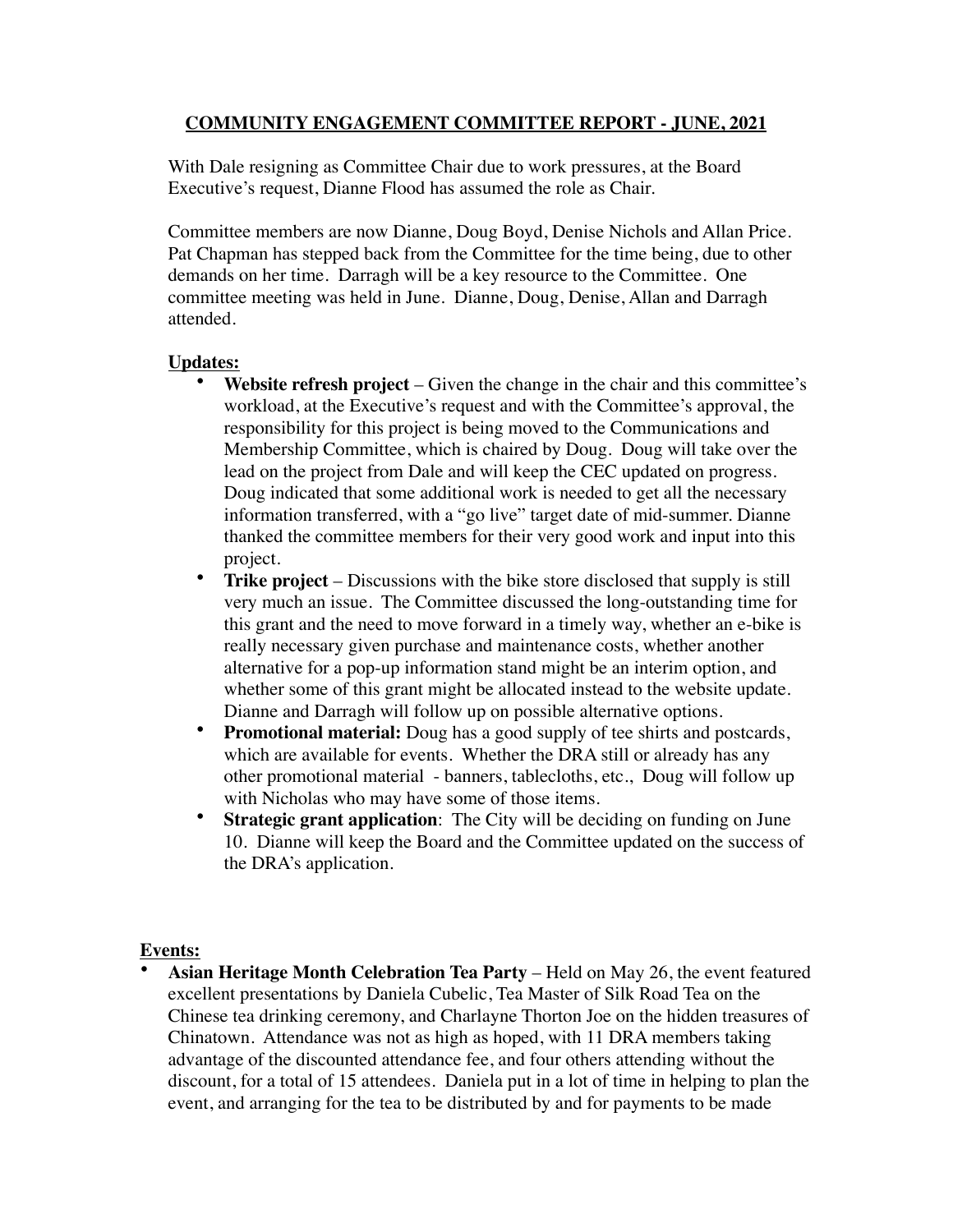through Silk Road Tea. As a token of appreciation, gift certificates from two downtown merchants have been presented to her (Umbrellatorium and Rooks and Roses) and to thank Charlayne for her contribution, a donation is being made to the Victoria Chinese Museum Society. Dianne will complete the MGN grant funding report to the City.

- **Pride Week June 28 to July 4**: A DRA Pride event will be held at the YSG on July 4 in collaboration with the Urban Ecology Committee, and in compliance with Public Health Orders. All Board and Committee members are encouraged to attend, wearing their DRA shirts and if anyone needs a tee shirt, to contact Doug. Also, a photo event is going to be held in advance of that date, for submission to the Victoria Pride Week organization on the 4th. Darragh will be coordinating these events with further details to follow.
- **Other possible upcoming events:** The Committee will look to partner with others (DVBA, the Jazz Society, the Blues Society, Pacific Opera, Shakespeare in the Park, Maritime Museum, etc.) and possibly "piggy-backing" on events, with a pop-up booth and/or "roving ambassadors" wearing DRA tee shirts and handing out DRA postcards. Dianne and Darragh will continue to pursue these opportunities.

# **Other Activities:**

- **Connecting with new residents:** The opportunity to connect with residents of newly constructed buildings through the developers of the buildings will be explored, for the possible distribution of DRA promotional materials and/or hosting "newcomer walks and talks". Darragh will follow up with the Chair of the Land Use Committee to see about possible introductions to developers and will work with the Committee on this on a go-forward basis.
- **Possible Government Street extension of the bike path Walk:** to follow up on this as a possibility, similar to the Vancouver Street bike path walk.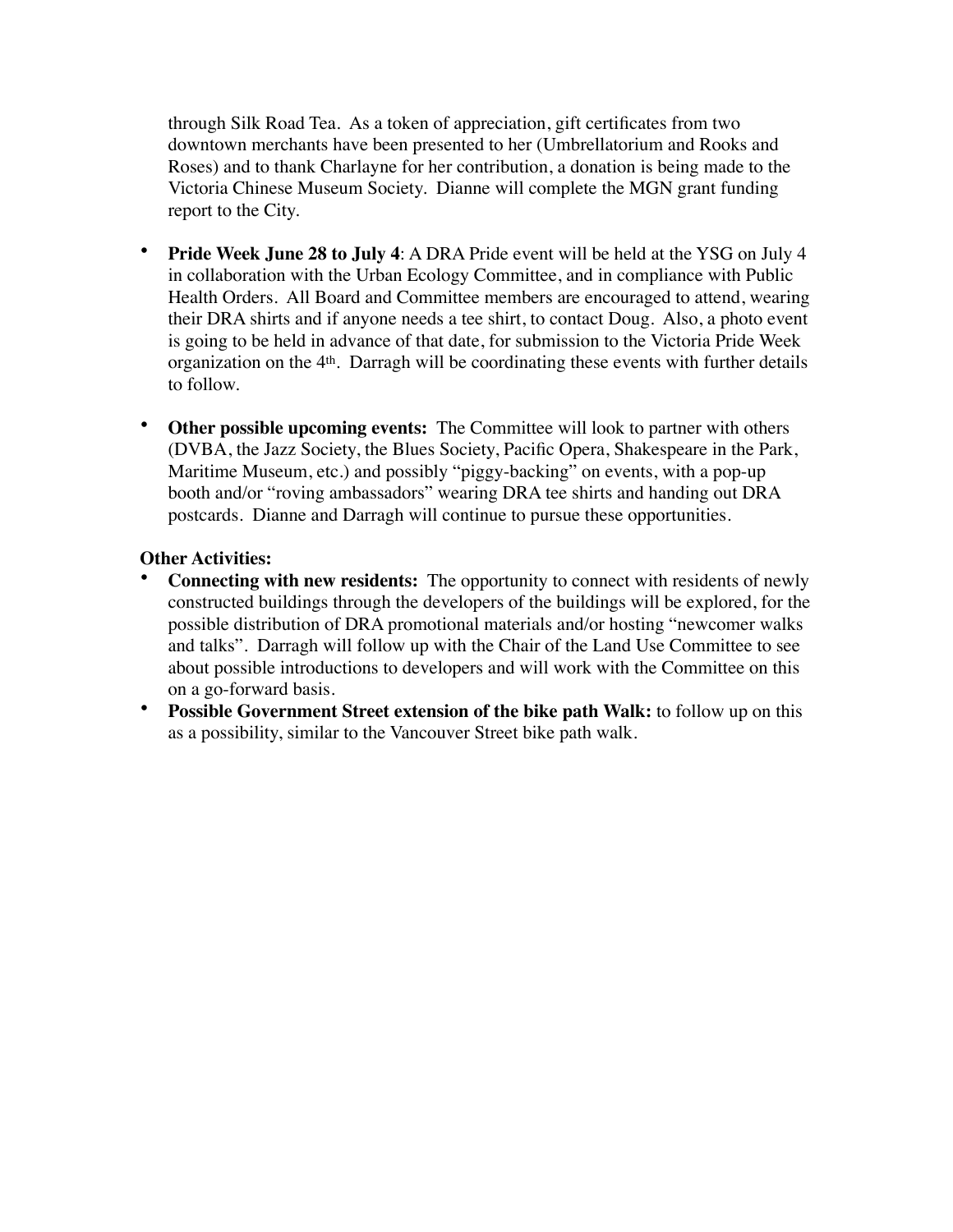# Urban Livability Committee Report (June 2021)

Meetings: None

Scheduled Meetings: None

Areas of Interest:

- 1) Noise and Light Pollution Issues
- 2) Urban Cleanliness
- 3) Homelessness/Mental Health/Addictions
- 4) Urban Green Space
- 5) Shared Public Spaces
- 6) Transit Issues
- 7) Culture and Arts Promotion
- 8) Late Night Economy

# Strategic Goals:

Primary objective/goal – Enhance residents' satisfaction with downtown living and engage stakeholders on issues of concern to downtown residents

Specific tasks:

- 1) Given the challenges of 2020, the majority of work this year will focus on recruitment and capacity building.
	- o Fall 2021
- 2) Complete 2019 "Relationships" Grant project set up and deliver on workshop (even if it has to be on-line) and explore the potential to do a follow-up inperson event in 2022.
	- o Fall 2021
- 3) Work with LUC to advocate and actively pursue timelines for Reeson Park, Ship Point, Centennial Square, Government Street pedestrian mall and the David Foster Walkway redevelopments
	- o Fall 2021

Notes: